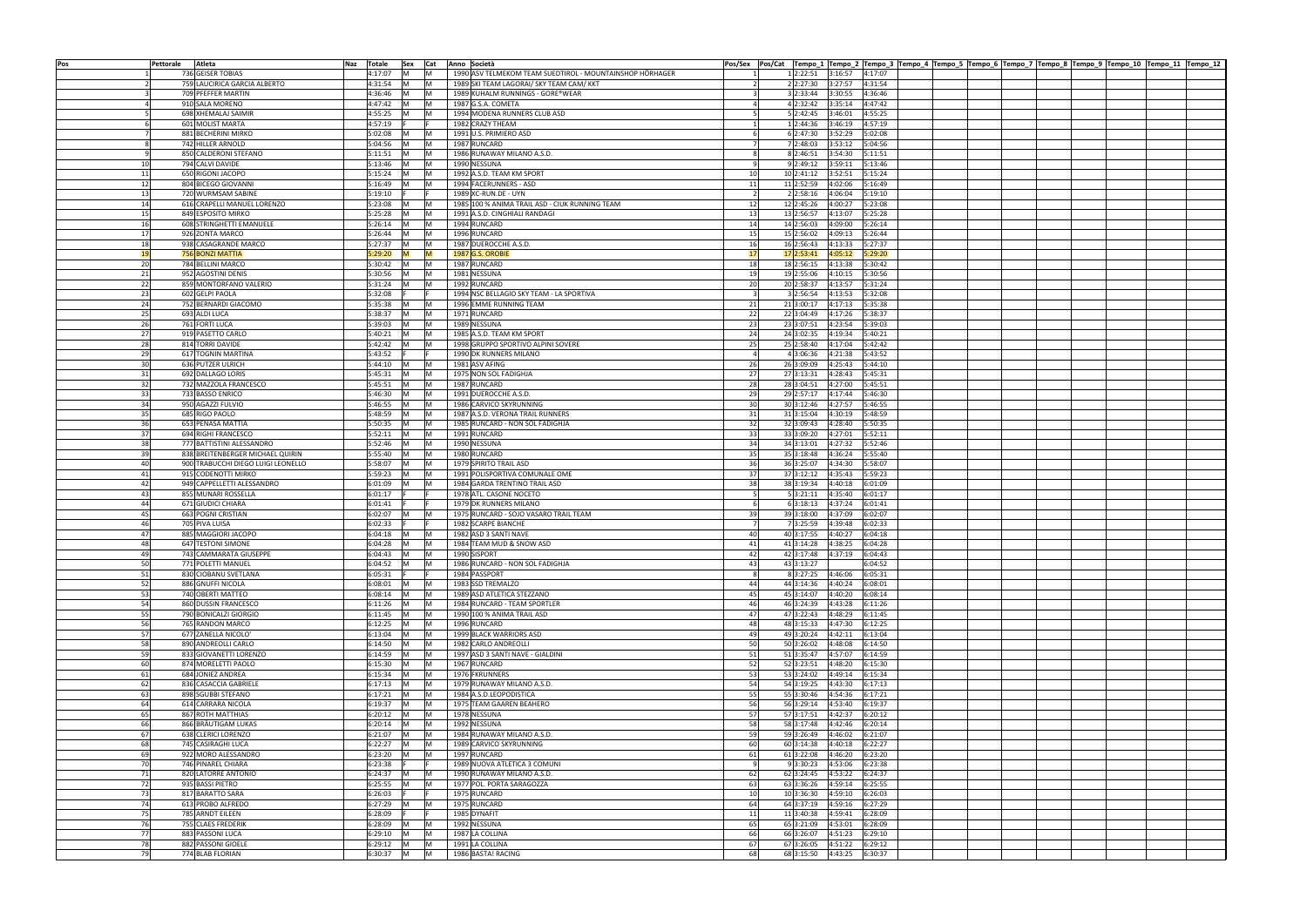| 80         | 857 GAVAZZENI SILVANO                 | 6:31:42              | <b>IM</b><br>$\mathsf{M}$ | 1970 RUNCARD                                     | 69         | 4:59:45<br>69 3:35:36<br>6:31:42            |  |
|------------|---------------------------------------|----------------------|---------------------------|--------------------------------------------------|------------|---------------------------------------------|--|
| 81         | 905 SANTAGOSTINI LUCA                 | 6:33:31              | <b>IM</b><br>IM.          | 1992 STAR RUN                                    | 70         | 70 3:10:22 4:40:03<br>6:33:31               |  |
|            |                                       |                      |                           |                                                  |            |                                             |  |
| 82         | 626 DAVOLI FEDERICO                   | 6:34:12              | M<br> M                   | 1988 ATL. REGGIO ASD                             | 71         | 71 3:09:50<br>6:34:12<br>4:37:49            |  |
| 83         | 929 HEMB BJOERN                       | 6:34:25              | M<br>M                    | 1986 MRRC                                        | 72         | 72 3:33:15<br>4:58:41<br>6:34:25            |  |
| 84         | 813 PORTA MARCO                       | 6:34:29              | M<br>M                    | 1968 ASD 3 SANTI NAVE                            | 73         | 73 3:35:50<br>5:02:43<br>6:34:29            |  |
| 85         | 812 BUFFOLI ANDREA                    | 6:34:30              | <b>IM</b><br>IM.          | 1985 ASD 3 SANTI NAVE - GIALDINI                 | 74         | 74 3:35:55<br>6:34:30<br>5:02:52            |  |
| 86         | 727 STRAUDI NICOLA                    | 6:35:32              | M<br>M                    | 1985 RUNCARD                                     | 75         | 75 3:46:48<br>5:13:08<br>6:35:32            |  |
| 87         | 894 MAGON MIRCO                       | 6:37:58              | <b>IM</b><br>IM.          | 1976 RUNCARD                                     | 76         | 6:37:58<br>76 3:28:15<br>4:57:32            |  |
|            |                                       |                      |                           |                                                  |            |                                             |  |
| 88         | 931 RESTANI EMANUELE                  | 6:39:10              | <b>IM</b><br>IM.          | 1971 ATL. COLOGNO AL SERIO                       | 77         | 77 3:36:49<br>6:39:10<br>5:02:41            |  |
| 89         | 951 DI BEO MATTIA                     | 6:40:12              | <b>IM</b><br>IM.          | 1984 ATL. FRANCIACORTA                           | 78         | 78 3:35:53<br>6:40:12<br>5:03:38            |  |
| 90         | 625 BRAUNS IVARS                      | 6:42:08              | <b>IM</b>                 | 1978 SEA WOLF                                    | 79         | 79 3:40:02<br>6:42:08<br>5:08:06            |  |
| 91         | 945 FERRARA DAVIDE                    | 6:42:13              | <b>IM</b>                 | 1969 ASD TRAIL RUNNING BRESCIA                   | 80         | 80 3:36:01<br>6:42:13<br>5:04:57            |  |
| 92         | 632 LUCCHINI KATIA                    | 6:43:29              |                           | 1974 RUNCARD                                     | 12         | 12 3:41:39<br>6:43:29<br>5:15:40            |  |
| 93         | 923 SONAGLIA MATTEO                   | 6:44:35              | lM.                       | 1981 NESSUNA                                     | 81         | 81 3:26:51<br>6:44:35<br>5:00:57            |  |
| 94         | 708 ROSSI ANDREA                      | 6:45:23              |                           | 1996 TEAM GAAREN #BEAHERO                        | 82         | 82 3:35:19<br>5:02:45<br>6:45:23            |  |
|            |                                       |                      |                           |                                                  |            |                                             |  |
| 95         | 936 CAROLO MADDALENA                  | 6:46:20              |                           | 1986 ATL.VICENTINA                               | 13         | 13 3:42:00<br>6:46:20<br>5:12:48            |  |
| 96         | 943 PICCIOLI FRANCESCO                | 6:47:23              | IM.                       | 1984 NEVEROCCIA RUNNING TEAM                     | 83         | 83 3:48:07<br>6:47:23<br>5:12:00            |  |
| 97         | 690 ARRIGONI CLAUDIO                  | 6:48:57              | IM.                       | 1978 C.T.L. 3 ATLETICA                           | 84         | 84 3:35:46<br>5:03:52<br>6:48:57            |  |
| 98         | 825 GANDOSSI LUCA                     | 6:49:40              | M<br>IM.                  | 1985 TEAM GAAREN BEAHERO A.S.D.                  | 85         | 6:49:40<br>85 3:24:27<br>5:01:50            |  |
| 99         | 903 POLONI DANIELE                    | 6:51:09              | IM.<br>ΙM                 | 1987 RUNCARD                                     | 86         | 86 3:42:38<br>5:15:46<br>6:51:09            |  |
| 100        | 658 MAZZOLENI THOMAS                  | 6:51:28              | <b>IM</b><br>IM           | 1979 TEAM GAAREN #BEAHERO                        | 87         | 87 3:39:31<br>5:15:29<br>6:51:28            |  |
| 101        | 841 GAMBIRASIO GIORGIO                | 6:51:31              | IM.                       | 1981 CARVICO SKYRUNNING                          | 88         | 6:51:31<br>88 3:45:35<br>5:18:02            |  |
| 102        | 917 SAVORANI SELENE                   | 6:51:42              |                           | 1983 CAI CIM SAG TRIESTE ASD                     | 14         | 14 3:39:44<br>5:12:29<br>6:51:42            |  |
| 103        | 735 BASSANELLO ENRICO                 | 6:52:18              | lM.                       | 1979 GRUPPO PODISTI MONSELICENSI                 | 89         | 5:11:15<br>6:52:18<br>89 3:37:44            |  |
| 104        | 864 TRENTINI ANTONIO                  | 6:52:59              | <b>IM</b><br>IM.          | 1977 ASD GENTE FUORI STRADA                      | 90         | 6:52:59<br>90 3:43:13<br>5:17:12            |  |
| 105        | 798 RIGHETTO ALESSANDRO               | 6:53:25              | <b>IM</b><br>ΙM           | 1985 ATL VICENTINA                               | 91         | 6:53:25<br>91 3:40:46<br>5:17:23            |  |
| 106        |                                       | 6:55:38              | <b>IM</b><br>ΙM           |                                                  | 92         | 92 3:43:27<br>6:55:38                       |  |
|            | 651 MICHELETTO VALERIO                |                      |                           | 1963 RUNCARD                                     |            | 5:20:31                                     |  |
| 107        | 947 PONTI MATTEO                      | 6:56:10              | M<br>ΙM                   | 1994 LEOPODISTICA                                | 93         | 93 3:37:52<br>6:56:10<br>5:11:57            |  |
| 108        | 946 MELANDRI FEDERICO                 | 6:56:11              | <b>IM</b><br><b>M</b>     | 1994 LEOPODISTICA                                | 94         | 6:56:11<br>94 3:37:53 5:12:02               |  |
| 109        | 837 BARISELLI ANDREA                  | 6:56:53              | M<br>ΙM                   | 1981 ASD 3 SANTI NAVE                            | 95         | 6:56:53<br>95 3:44:31<br>5:17:17            |  |
| 110        | 861 BALBO ILARIA                      | 6:56:53              |                           | 1991 NESSUNA                                     | 15         | 6:56:53<br>15 3:47:35 5:15:00               |  |
| 111        | 892 PESCOSTA GIORGIA                  | 6:57:23              |                           | 1980 RUNCARD                                     | 16         | 6:57:23                                     |  |
| 112        | 721 GIAMMARCO STEFANO                 | 6:57:42              | <b>IM</b><br>IM           | 1984 NESSUNA                                     | 96         | 96 3:50:08<br>6:57:42<br>5:27:20            |  |
| 113        | 884 PASSUELLO LUIGI                   | 6:58:13              | <b>IM</b>                 | 1967 NEVEROCCIA RUNNING TEAM                     | 97         | 97 3:55:32<br>5:28:29<br>6:58:13            |  |
| 114        | 944 GIAQUINTO NICOLA FRANCESCO        | 6:58:13              | <b>IM</b><br>IM.          | 1972 RUNCARD                                     | 98         | 98 3:55:48<br>5:28:55<br>6:58:13            |  |
| 115        | 829 SCHÖNHERR PATRICK                 | 6:58:34              | IM.<br>IM                 | 1995 RUNNING TEAM MILDERER HOF - STUBAITAL       | 99         | 99 3:44:54<br>5:19:15<br>6:58:34            |  |
|            |                                       |                      |                           |                                                  |            |                                             |  |
| 116        | 750 GALIMBERTI RICCARDO               | 6:59:38              | <b>IM</b>                 | 1983 RUNCARD                                     | 100        | 100 3:36:55<br>5:15:51<br>6:59:38           |  |
| 117        | 846 FRADELLIN CINZIA                  | 7:02:06              |                           | 1980 SKYRUNNERS LE VIGNE VICENZA                 | 17         | 17 3:53:17<br>5:26:41<br>7:02:06            |  |
| 118        | 604 PENSA ANDREA                      | 7:02:09              |                           | 1987 GARDA TRENTINO TRAIL ASD                    | 101        | 101 3:48:40<br>5:26:45<br>7:02:09           |  |
| 119        | 870 GHIRINGHELLI PAOLA                | 7:02:38              |                           | 1975 RUNNERS VALBOSSA-AZZATE                     | 18         | 18 3:51:40<br>7:02:38<br>5:23:28            |  |
| 120        | 896 PIOMBIN GIOVANNI                  | 7:03:00              | ΙM                        | 1979 ASD 324 RUN                                 | 102        | 102 3:54:56<br>7:03:00<br>5:31:05           |  |
| 121        | 621 ANCARANI ANDREA                   | 7:03:31              | IM.<br>M                  | 1990 TEAM CAPO NORD A.S.D.                       | 103        | 103 3:43:34<br>7:03:31<br>5:24:03           |  |
| 122        | 615 ANCARANI LUCA                     | 7:03:32              | IM.<br>ΙM                 | 1989 RUNCARD                                     | 104        | 104 3:43:33<br>5:23:12<br>7:03:32           |  |
| 123        | 661 BEZZI MICHELE                     | 7:03:48              | <b>IM</b><br>M            | 1972 NESSUNA                                     | 105        | 105 3:50:29<br>7:03:48<br>5:23:13           |  |
| 124        | 773 MAIR HUGO                         | 7:04:01              | IM.<br>M                  | 1980 NESSUNA                                     | 106        | 106 3:50:34<br>5:26:23<br>7:04:01           |  |
|            |                                       | 7:04:17              |                           |                                                  |            |                                             |  |
| 125        | 687 MELE ANTONIO                      |                      | <b>IM</b><br>IM.          | 1982 ASD GENTE FUORI STRADA                      | 107        | 107 3:51:54<br>7:04:17<br>5:28:28           |  |
| 126        | 809 SACCOMANDI DANIELE                | 7:05:11              | IM.<br>IM                 | 1997 TEAMGAAREN#BEAHERO A.S.D                    | 108        | 108 3:55:53<br>7:05:11<br>5:31:25           |  |
| 127        |                                       |                      | <b>IM</b><br>IM.          | 1994 TEAM GAAREN #BEAHERO                        | 109        | 7:05:21<br>109 3:20:24<br>5:17:08           |  |
|            | 786 PAGNONCELLI MATTIA                | 7:05:21              |                           |                                                  |            |                                             |  |
| 128        | 620 MARRONI DAVIDE                    | 7:05:25              | IM.<br>IM.                | 1983 RUNCARD                                     | 110<br>110 | 7:05:25<br>5:15:49                          |  |
| 129        | 863 BERTAZZON LUCA                    | 7:05:32 M            |                           | 1979 GS RUN FOR MIKE ASD                         | 111        | 7:05:32                                     |  |
| 130        | 847 DALLA POZZA ALESSIO               | 7:05:34              | <b>IM</b><br>IM.          | 1976 SKYRUNNERS LE VIGNE VICENZA                 | 112        | 7:05:34                                     |  |
| 131        | 764 DAL PONT NICOLETTA                | 7:05:35              |                           | 1983 GS RUN FOR MIKE ASD                         | 19         | 193:54:50 5:30:45<br>7:05:35                |  |
| 132        | 747 ZAPPULLA MARZIA                   | 7:05:40              |                           | 1985 BIONE TRAILERS TEAM                         | 20         | 20 4:03:13 5:35:11<br>7:05:40               |  |
| 133        | 782 ESPOSITO DAVIDE ENZO              | 7:06:23              | <b>IM</b><br><b>IM</b>    |                                                  | 113        | 113 3:43:58 5:24:22                         |  |
|            |                                       |                      | <b>IM</b><br>IM.          | 1997 RUNNERS BERGAMO                             |            | 7:06:23                                     |  |
| 134        | 769 BENINCÀ MAURO                     | 7:06:33              |                           | 1985 MAURO BENINCÀ                               | 114        | 114 3:56:04 5:31:26<br>7:06:33              |  |
| 135        | 748 FRIGERIO STEFANO                  | 7:06:41              | M<br><b>M</b>             | 1983 RUNCARD                                     | 115        | 7:06:41                                     |  |
| 136        | 856 ZAMPIERI STEFANIA                 | 7:08:14              |                           | 1979 CAI CIM SAG TRIESTE ASD                     | 21         | 21 3:58:18 5:31:22<br>7:08:14               |  |
| 137        | 770 BIZ DIEGO                         | 7:08:44              | <b>IM</b><br>IM.          | 1984 GS RUN FOR MIKE ASD                         | 116        | 7:08:44                                     |  |
| 138        | 942 GUMIERO ELISABETTA                | 7:11:03              |                           | 1983 NEVEROCCIA RUNNING TEAM                     | 22         | 22 3:55:32<br>5:26:18<br>7:11:03            |  |
| 139        | 697 LAMPARELLI FRANCESCO              | 7:12:00              | <b>IM</b><br>IM           | 1989 ASD TOP RUN                                 | 117        | 117 3:46:39<br>5:26:14<br>7:12:00           |  |
| 140        | 839 PEDROTTI JONATHAN                 | 7:12:02              | lM.                       | 1992 RUNCARD                                     | 118        | 118 3:38:58<br>5:23:14<br>7:12:02           |  |
| 141        | 726 SPURGIN MICHAEL                   | 7:12:06              | <b>IM</b><br>M            | 1971 SPAC PASSY                                  | 119        | 119 3:59:40<br>7:12:06<br>5:35:43           |  |
| 142        | 744 BARBIERI MAURO                    | 7:13:19              | IM.                       | 1967 KINO MANA                                   | 120        | $\boxed{120}$ 3:36:54<br>7:13:19<br>5:19:15 |  |
| 143        | 751 LOSKAN LIDIA                      | 7:13:24              |                           | 1991 NESSUNA                                     | 23         | 23 3:52:39<br>5:32:22<br>7:13:24            |  |
| 144        | 797 KNÖDLER MARIANNE                  | 7:13:31              |                           | 1969 RUNCARD - ON POINT                          | 24<br>24   | 7:13:31<br>5:34:06                          |  |
| 145        | 906 FALLERI ALVISE                    | 7:13:37              |                           | 1998 RUNCARD                                     | 121        | 121 3:42:41<br>7:13:37<br>5:21:53           |  |
| 146        | 827 BIANCHI DENNI                     | 7:14:32              | IM.<br><b>IM</b>          | 1980 ATL. FRANCIACORTA                           | 122        | 122 4:01:09<br>5:36:21<br>7:14:32           |  |
|            |                                       |                      | IM.<br>IM.                |                                                  |            |                                             |  |
| 147        | 640 DENK HARALD                       | 7:15:28              |                           | 1965 NESSUNA                                     | 123        | 123 3:51:23<br>5:28:39<br>7:15:28           |  |
| 148        | 805 PRIULI NICOLÒ                     | 7:16:29              | M<br><b>IM</b>            | 1982 A.S.D. TEAM KM SPORT - A.S.D. TEAM KM SPORT | 124        | 124 3:49:23<br>5:22:56<br>7:16:29           |  |
| 149        | 780 GRESELIN LUCA                     | 7:16:40              | IM.<br>IM                 | 1971 RUNCARD                                     | 125        | 125 3:48:56<br>5:26:32<br>7:16:40           |  |
| 150        | 980 STEUNEBRINK MIRJAM                | 7:17:33              |                           | 1977 NESSUNA                                     | 25         | 25 4:01:53 5:35:25<br>7:17:33               |  |
| 151        | 711 SIEBOTT ARNE                      | 7:18:39              | IM.<br>IM.                | 1997 R/O/C CREW - ON RUNNING                     | 126        | 126 3:47:32 5:31:07<br>7:18:39              |  |
| 152        | 714 MIEDLER TOBIAS                    | 7:18:39              | <b>IM</b><br><b>IM</b>    | 1997 NESSUNA                                     | 127        | 127 3:47:29   5:31:07<br>7:18:39            |  |
| 153        | 646 FORESTI STEFANO                   | 7:20:25              | IM.<br>IM                 | 1988 NESSUNA                                     | 128        | 7:20:25                                     |  |
| 154        | 665 LI PUMA STEFANIA VALENTINA        | 7:20:39              |                           | 1981 GARDA TRENTINO TRAIL ASD                    | 26         | 26 4:01:22   5:36:43<br>7:20:39             |  |
| 155        | 719 BORTOLON AMEDEO                   | 7:21:19 M            | M                         | 1992 SKYRUNNERS LE VIGNE VICENZA                 | 129        | 129 4:07:06<br>5:44:08<br>7:21:19           |  |
| 156        | 887 BERTRAND THIBAULT                 | 7:22:14              | M<br>$\mathsf{M}$         | 1986 RUNAWAY                                     | 130        | 7:22:14                                     |  |
| 157        | 749 GREGGIO ANDREA                    | 7:22:33              | M<br>M                    | 1980 ASSOCIAZIONE STRAVERONA ASD                 | 131        | 131 4:00:22   5:36:42<br>7:22:33            |  |
|            |                                       |                      |                           |                                                  |            |                                             |  |
| 158<br>159 | 844 ALBANI CLAUDIO<br>630 MAGNI JARNO | 7:25:46<br>7:25:53 M | M<br>$\mathsf{M}$<br>M    | 1977 CARVICO SKYRUNNING<br>1984 RUNCARD          | 132<br>133 | 7:25:46                                     |  |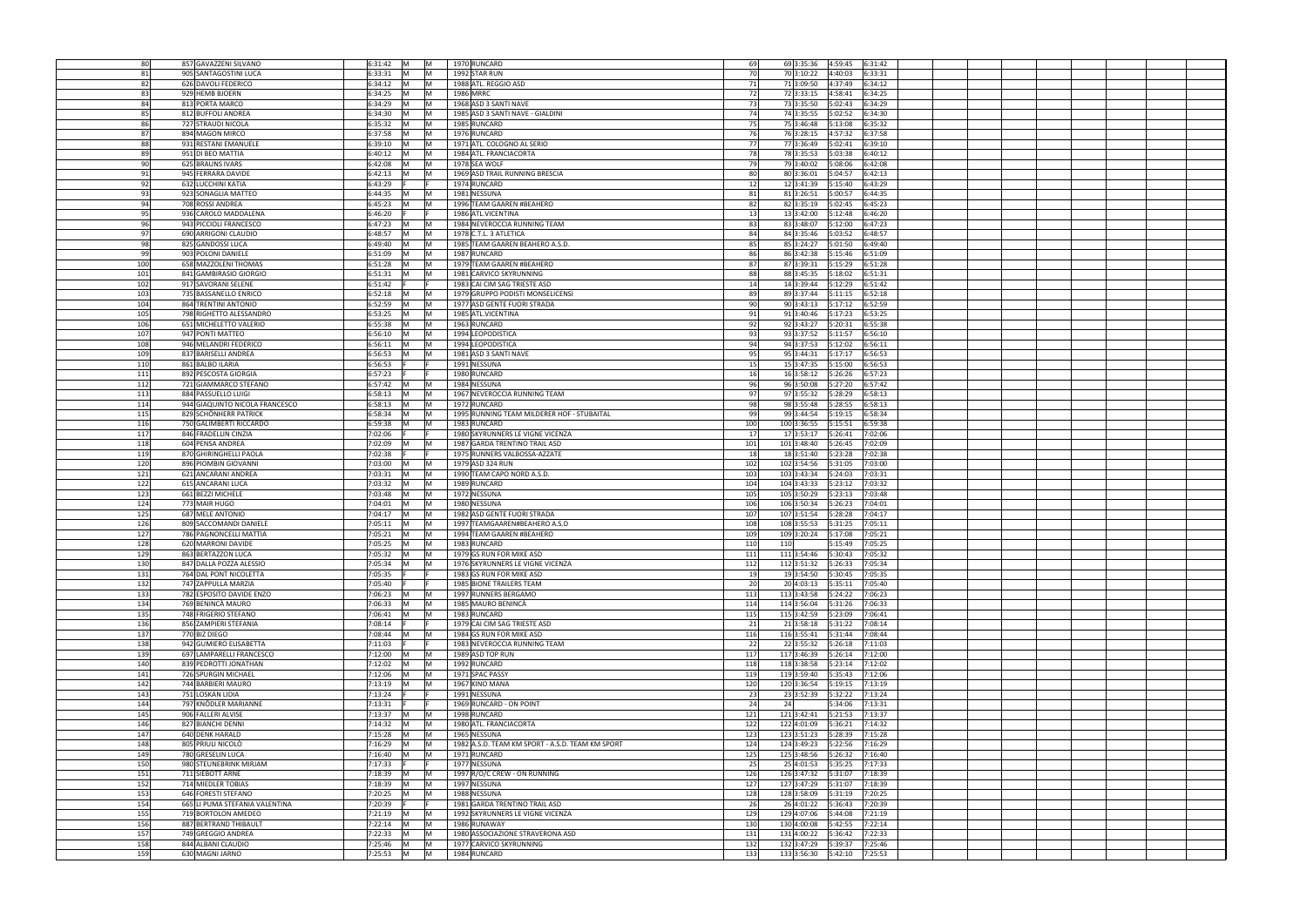| 160                 | 872 BALLOR DAVIDE               | 7:27:21      | IM.<br>IM.             | 1990 PIOSSASCO TRAIL RUNNERS A.S.D.         | 134             |     |                        | 7:27:21 |  |  |
|---------------------|---------------------------------|--------------|------------------------|---------------------------------------------|-----------------|-----|------------------------|---------|--|--|
| 161                 | 873 COMO CHRISTIAN              | 7:27:21      | M<br>-IM               | 1980 PIOSSASCO TRAIL RUNNER                 | 135             |     | 135 4:03:11 5:43:38    | 7:27:21 |  |  |
| 162                 | 627 OLIVETTI MARCO              | 7:28:02      | M<br>ΙM                | 1963 G.S. MONTEGARGNANO                     | 136             |     | 136 3:48:19 5:21:24    | 7:28:02 |  |  |
| 163                 |                                 | 7:28:06      | M                      | 1984 RUNCARD                                | 137             |     |                        |         |  |  |
|                     | 781 BOGNANNI ALESSANDRO         |              | M                      |                                             |                 |     | 137 4:02:07 5:45:04    | 7:28:06 |  |  |
| 164                 | 925 BIGLIARDI MATTEO            | 7:28:46      | M<br> M                | 1983 RUNCARD                                | 138             |     | 138 3:43:18 5:35:36    | 7:28:46 |  |  |
| 165                 | 701 PRAVETTONI MARCO            | 7:30:13      | M<br>IM.               | 1971 ROAD RUNNERS CLUB MILANO               | 139             |     | 139 4:06:14<br>5:47:03 | 7:30:13 |  |  |
| 166                 | 834 GUINDANI GIANPAOLO          | 7:33:21      | M<br>IM.               | 1972 ASD TRAIL RUNNING BRESCIA - SPORTLAND  | 140             |     | 140 4:08:39 5:52:02    | 7:33:21 |  |  |
| 167                 | 939 ZANOLINI MICHELE            | 7:34:38      | M<br>IM.               | 1975 POL. PORTA SARAGOZZA                   | 141             |     | 141 4:12:20<br>6:00:46 | 7:34:38 |  |  |
| 168                 | 920 BALASSO ANDREA              | 7:35:18      | IM.<br>IM.             | 1985 RUNNERS TEAM ZANE'                     | 142             |     | 142 4:05:28 5:45:01    | 7:35:18 |  |  |
| 169                 | 703 ARPAIA ALBERTO              | 7:35:24      | <b>IM</b><br><b>IM</b> | 1993 RUNCARD                                | 143             |     | 143 3:50:56 5:37:01    | 7:35:24 |  |  |
| 170                 | 921 BOSIO STEVENS               | 7:36:52      | IM.<br>IM.             | 1987 NESSUNA                                | 144             |     | 144 3:53:02<br>5:44:58 | 7:36:52 |  |  |
| 171                 | 717 COVA MARCO                  | 7:37:28      | IM.<br>IM.             | 1977 RUNCARD                                | 145             |     | 145 4:09:37<br>5:50:23 | 7:37:28 |  |  |
| 172                 | 941 ZANELLA LUCA                | 7:39:09      | M                      | 1984 ULTRABERICUS TEAM A.S.D.               | 146             |     | 146 4:06:34<br>5:53:40 | 7:39:09 |  |  |
| 173                 | 800 GRIMOLDI TOMMASO            | 7:39:52      | IM.<br>IM              | 1978 RUNNING SARONNO                        | 147             |     | 147 4:04:58<br>5:49:20 | 7:39:52 |  |  |
| 174                 | 606 RICCI DANIELE               | 7:43:50      |                        |                                             | 148             |     | 148 4:09:00<br>5:49:36 | 7:43:50 |  |  |
|                     |                                 |              |                        | 1963 MARATONETI GENOVESI                    |                 |     |                        |         |  |  |
| 175                 | 854 MARINELLO ALESSANDRO        | 7:43:55      | IM.<br>IM              | 1973 NESSUNA                                | 149             | 149 | 6:00:13                | 7:43:55 |  |  |
| 176                 | 810 VALENTE ALESSANDRO          | 7:45:09      | M                      | 1979 TRM TEAM                               | 150             |     | 150 4:13:03<br>5:53:56 | 7:45:09 |  |  |
| 177                 | 738 TODESCO FILIPPO             | 7:45:10      | IM.                    | 1991 TRM TEAM A.S.DILETTANTISTICA           | 151             |     | 151 4:14:25<br>5:53:15 | 7:45:10 |  |  |
| 178                 | 932 BENETTI MASSIMO             | 7:47:45      | M<br>IM                | 1975 POL. PORTA SARAGOZZA                   | 152             |     | 152 3:52:57<br>5:46:04 | 7:47:45 |  |  |
| 179                 | 629 BERG IMKE KRISTIN           | 7:47:45      |                        | 1989 RUNCARD                                | 27              |     | 27 4:11:46<br>5:55:38  | 7:47:45 |  |  |
| 180                 | 622 PIRANI ANDREA               | 7:47:57      | IM.                    | 1995 BOLOGNA TRAIL TEAM A.S.D.              | 153             |     | 153 4:03:28<br>6:07:35 | 7:47:57 |  |  |
| 181                 | 843 CARRARA STEFANO             | 7:48:09      |                        | 1975 RUNNERS BERGAMO                        | 154             |     | 154 4:19:30<br>6:07:14 | 7:48:09 |  |  |
| 182                 | 706 BRIGHETTI MICHELE           | 7:49:10      | IM.                    | 1994 BOLOGNA TRAIL TEAM A.S.D.              | 155             |     | 155 4:08:39<br>6:08:36 | 7:49:10 |  |  |
| 183                 | 702 GRAMATICA ALESSIO           | 7:49:53      | IM                     | 1986 ATL. GAVARDO '90 LIB.                  | 156             |     | 156 3:52:05<br>5:36:51 | 7:49:53 |  |  |
| 184                 | 888 GLIORI ANTONELLA            | 7:50:33      |                        | 1974 ASD ZENA RUNNERS                       | 28              |     |                        | 7:50:33 |  |  |
| 185                 | 853 TRICARICO VITO MARINO SANTE | 7:50:50      |                        | 1956 AQQUANNVUE' TRAIL RUNNING              | 157             |     | 157 4:19:49<br>6:06:23 | 7:50:50 |  |  |
| 186                 | 722 PRETO MICHELE               | 7:51:55      | IM.<br>IM.             |                                             | 158             |     | 158 4:10:21 6:00:08    | 7:51:55 |  |  |
|                     |                                 |              |                        | 1987 FAGIANI IMPRENDIBILI                   |                 |     |                        |         |  |  |
| 187                 | 909 PERBELLINI DAVIDE           | 7:51:56      | IM.<br>IM.             | 1983 FAGIANI IMPRENDIBILI                   | 159             |     | 159 4:10:23 6:00:10    | 7:51:56 |  |  |
| 188                 | 676 DEBERNARDI TREVOR           | 7:52:16      | M<br>IM.               | 1987 CORIO TRAIL RUNNING                    | 160             |     | 160 4:06:18 5:57:27    | 7:52:16 |  |  |
| 189                 | 924 POLETTO LUCA                | 7:53:02      | IM.<br>ΙM              | 1968 RUNCARD                                | 161             |     | 161 4:12:30<br>5:56:40 | 7:53:02 |  |  |
| 190                 | 741 MORO GIANLUCA               | 7:53:21      | M<br>M                 | 1978 RUNCARD                                | 162             |     | 162 4:17:36 6:03:47    | 7:53:21 |  |  |
| 191                 | 618 PEDRAZZINI MATTEO           | 7:53:29      | M<br>IM.               | 1980 RUNCARD                                | 163             |     | 163 4:17:37 6:03:42    | 7:53:29 |  |  |
| 192                 | 828 MACCHI STEFANO              | 7:53:45      | M<br><b>M</b>          | 1993 100 % ANIMA TRAIL ASD                  | 164             |     | 164 4:06:26 5:56:28    | 7:53:45 |  |  |
| 193                 | 845 NIDOLI PAOLO                | 7:53:49      | IM.<br> M              | 1972 ATLETICA 3V                            | 165             |     | 165 4:06:31<br>5:56:21 | 7:53:49 |  |  |
| 194                 | 644 VIGANO' LORENZO             | 7:53:52      | M<br><b>IM</b>         | 1982 AMICI DELLO SPORT BRIOSCO-MI           | 166             | 166 | 5:55:58                | 7:53:52 |  |  |
| 195                 | 840 CORADI MARCO                | 7:57:17      | M<br>IM.               | 1978 RUNCARD                                | 167             |     | 167 4:08:56<br>6:00:09 | 7:57:17 |  |  |
| 196                 |                                 | 8:04:01      | lM.<br>IM.             | 1978 GIRO DELLE MURA CITTA FELTRE           | 168             |     | 168 4:25:59<br>6:12:14 | 8:04:01 |  |  |
|                     | 937 ZANELLA ALVIS               |              |                        |                                             |                 |     |                        |         |  |  |
| 197                 | 848 TORAZZA FEDERICO            | 8:04:15      | IM.                    | 1977 ATLETICA VALLE SCRIVIA                 | 169             |     | 169 3:56:32<br>5:59:36 | 8:04:15 |  |  |
| 198                 | 691 AIELLI GABRIELE             | 8:04:31      | IM.                    | 1985 ATL. FRANCIACORTA                      | 170             |     | 170 4:16:19<br>6:04:51 | 8:04:31 |  |  |
| 199                 | 916 ROMANO IVAN                 | 8:04:32      |                        | 1982 ATL. FRANCIACORTA                      | 171             |     | 171 4:11:56<br>6:04:56 | 8:04:32 |  |  |
| 200                 | 789 CRESPI ELISABETTA           | 8:05:47      |                        | 1975 RUNCARD                                | 29              |     | 29 4:17:27<br>6:14:00  | 8:05:47 |  |  |
| 201                 | 712 PIRANA MATTEO               | 8:06:05      | ΙM                     | 1973 RUNCARD                                | 172             |     | 172 4:10:09<br>6:06:00 | 8:06:05 |  |  |
| 202                 | 772 RABENSTEINER TOBIAS         | 8:13:54      | IM                     | 1990 NESSUNA                                | 173             |     | 173 4:26:18<br>6:17:54 | 8:13:54 |  |  |
| 202                 | 718 FUSARO LUCA                 | 8:13:54      | M                      | 1996 RUNCARD                                | 173             |     | 173 4:29:18 6:16:47    | 8:13:54 |  |  |
| 204                 | 654 FRANCESCHINI SIMONE         | 8:16:31      | M<br>IM                | 1978 A.S.D.LE SGALMARE                      | 175             |     | 175 4:24:54<br>6:15:54 | 8:16:31 |  |  |
| 205                 | 851 ROVEGGIO MARTA              | 8:17:33      |                        | 1969 ULTRABERICUS TEAM A.S.D.               | 30 <sup>1</sup> |     | 30 4:18:40 6:09:16     | 8:17:33 |  |  |
| 206                 |                                 | 8:18:02      |                        |                                             | 176             |     |                        | 8:18:02 |  |  |
|                     | 852 BRATINA RAFFAELE            |              |                        | 1973 CAI CIM SAG TRIESTE AS DILETTANTISTICA | 177             |     | 176 4:27:06 6:14:28    |         |  |  |
| 207                 | 634 SAVOLDI RICCARDO            | 8:20:31      | IM.                    | 1978 RUNCARD                                |                 |     | 177 4:34:20 6:29:57    | 8:20:31 |  |  |
| 208                 | 933 MOLDOVAN SILVIA             | 8:25:50      |                        | 1977 TEAM OTC SSD ARL                       | 31              |     | 31 4:38:50<br>6:26:02  | 8:25:50 |  |  |
| 209                 | 891 CANAZZA ROMEO               | 8:26:15<br>M |                        | 1971 ULTRABERICUS                           | 178             |     | 178 4:39:13 6:33:33    | 8:26:15 |  |  |
| 210                 | 918 BASSETTI LAURA DONATA       | 8:26:23      |                        | 1970 URBAN RUNNERS                          | 32              |     | 32 4:34:11 6:22:34     | 8:26:23 |  |  |
| 211                 | 603 COMETTI MASSIMO             | 8:28:42      | M                      | 1972 BIONE TRAILERS TEAM                    | 179             |     | 179 4:32:29 6:28:54    | 8:28:42 |  |  |
| 212                 | 731 IORI DAVIDE                 | 8:28:59      | M<br><b>M</b>          | 1991 S.S. STIVO A.S.D.                      | 180             |     | 180 4:25:49 6:20:41    | 8:28:59 |  |  |
| 213                 | 826 FERRI SIMONE                | 8:30:13      | M<br>IM.               | 1991 100 % ANIMA TRAIL ASD                  | 181             |     | 181 4:09:16 6:16:30    | 8:30:13 |  |  |
| 214                 | 907 SANTARINI MAURIZIO          | 8:31:11      | IM.<br>IM.             | 1962 A.S.D. LEOPODISTICA                    | 182             |     | 182 4:22:31 6:28:57    | 8:31:11 |  |  |
| 215                 | 831 BALZARANI ANTONELLO         | 8:32:51      | M<br><b>M</b>          | 1983 POL ACLI MACERATA                      | 183             |     | 183 4:28:00 6:17:20    | 8:32:51 |  |  |
| 216                 | 730 LORENZI MARTINA             | 8:33:43      |                        | 1991 S.S. STIVO A.S.D.                      | 33              |     | 33 4:39:04 6:38:16     | 8:33:43 |  |  |
| 217                 | 623 FIAMMARELLI ANTONIO         | 8:35:13      | <b>IM</b><br>IM.       | 1999 TEAM GAAREN#BEAHERO                    | 184             |     | 184 4:41:03<br>6:38:08 | 8:35:13 |  |  |
| 218                 | 767 STEFANI NICOLE              | 8:35:42      |                        | 1993 RUNCARD                                | 34              |     | 34 4:40:23 6:36:19     | 8:35:42 |  |  |
| 219                 | 716 DINDO MICHELE               | 8:35:43      | IM.<br>IM.             | 1983 RUNCARD                                | 185             |     | 185 4:39:19 6:28:20    | 8:35:43 |  |  |
|                     |                                 |              |                        | 1979 FAGIANI IMPRENDIBILI                   |                 |     | 186 4:39:28            |         |  |  |
| 220                 | 715 SBERVEGLIERI LUCA           | 8:35:44      |                        |                                             | 186             |     | 6:32:55                | 8:35:44 |  |  |
| 221                 | 914 CAMPIONE BENEDETTO          | 8:35:48      | IM.<br>IM.             | 1975 TRC TRAVERSETOLO RUNNING CLUB          | 187             |     | 187 4:30:41<br>6:30:21 | 8:35:48 |  |  |
| 222                 | 889 SARTORI PIERLUIGI           | 8:37:44      | IM.<br>IM              | 1969 PASSPORT                               | 188             |     | 188 4:38:39<br>6:38:17 | 8:37:44 |  |  |
| 223                 | 819 FUMI ALBERTO                | 8:37:46      | ΙM                     | 1975 PASSPORT ASD                           | 189             |     | 189 4:38:36<br>6:38:03 | 8:37:46 |  |  |
| 224                 | 760 PARACCHINI UMBERTO          | 8:40:38      | IM.                    | 1977 TRACCE - FULL RUNNING COMPANY ASD      | 190             |     | 190 4:19:19<br>6:33:21 | 8:40:38 |  |  |
| 225                 | 609 PIZZARDO RITA               | 8:41:27      |                        | 1968 RITA PIZZARDO                          | 35              |     | 35 4:40:11<br>6:36:47  | 8:41:27 |  |  |
| 226                 | 877 FORNARO RICCARDO            | 8:48:35      | IM.                    | 1967 RUNCARD                                | 191             |     | 191 4:39:01<br>6:39:23 | 8:48:35 |  |  |
| 227                 | 667 FASCI ELISA                 | 8:50:18      |                        | 1981 RUNCARD                                | 36              |     | 36 4:41:37<br>6:40:35  | 8:50:18 |  |  |
| 228                 | 668 VIGANO' CHRISTIAN           | 8:50:19      | M                      | 1975 RUNCARD                                | 192             |     | 192 4:41:34<br>6:40:24 | 8:50:19 |  |  |
| 229                 | 655 CEREDA MARCO                | 8:54:20      | IM.<br>IM              | 1960 RUNNERS BERGAMO                        | 193             |     | 193 4:50:47<br>6:46:50 | 8:54:20 |  |  |
| 230                 | 619 SEMINARA GIOVANNI           | 8:56:10      | IM.<br>IM.             | 1971 C.U.S. PARMA                           | 194             |     | 194 5:00:30<br>6:48:55 | 8:56:10 |  |  |
| 231                 | 880 ZORZI LUCIA                 | 8:58:20      |                        | 1991 TRM TEAM A.S. DILETTANTISTICA          | 37              |     | 37 4:34:09<br>6:24:19  | 8:58:20 |  |  |
| 232                 | 862 PERLETTI BRUNO              | 9:02:04      | IM.                    | 1964 GAAREN BEAHERO                         | 195             |     | 195 4:39:47<br>6:54:09 | 9:02:04 |  |  |
|                     |                                 |              | IM.                    |                                             |                 |     |                        |         |  |  |
| 233                 | 729 MARRA ALESSIO               | 9:16:10      | IM.                    | 1990 G.P. VIRGILIANO                        | 196             |     | 196 4:40:00<br>6:48:40 | 9:16:10 |  |  |
| 234                 | 868 VAN DIJK FRANK              | 9:48:09      | IM.<br>IM.             | 1988 NESSUNA                                | 197             |     | 197 4:51:19<br>7:03:13 | 9:48:09 |  |  |
| Fermato al cancello | 902 Priolo Simone               |              | M<br>IM                | 1972 A.S.D. TEAM KM SPORT                   |                 |     | 4:45:10                |         |  |  |
| Fermato al cancello | 901 Montresor Cristina          |              |                        | 1973 A.S.D. TEAM KM SPORT                   |                 |     | 4:45:18                |         |  |  |
| Fermato al cancello | 897 Nobili Riccardo             |              | M<br>IM.               | 1971 POD. OZZANESE                          |                 |     | 5:02:14                |         |  |  |
| Fermato al cancello | 893 Stretti Ilaria              |              |                        | 1978 POLISPORTIVA TORRILE                   |                 |     | 5:05:10                |         |  |  |
| Fermato al cancello | 869 Pregnolato Marco            |              | lM l<br>M              | 1968 RUN CARD                               |                 |     | 4:55:37                |         |  |  |
|                     |                                 |              |                        |                                             |                 |     |                        |         |  |  |